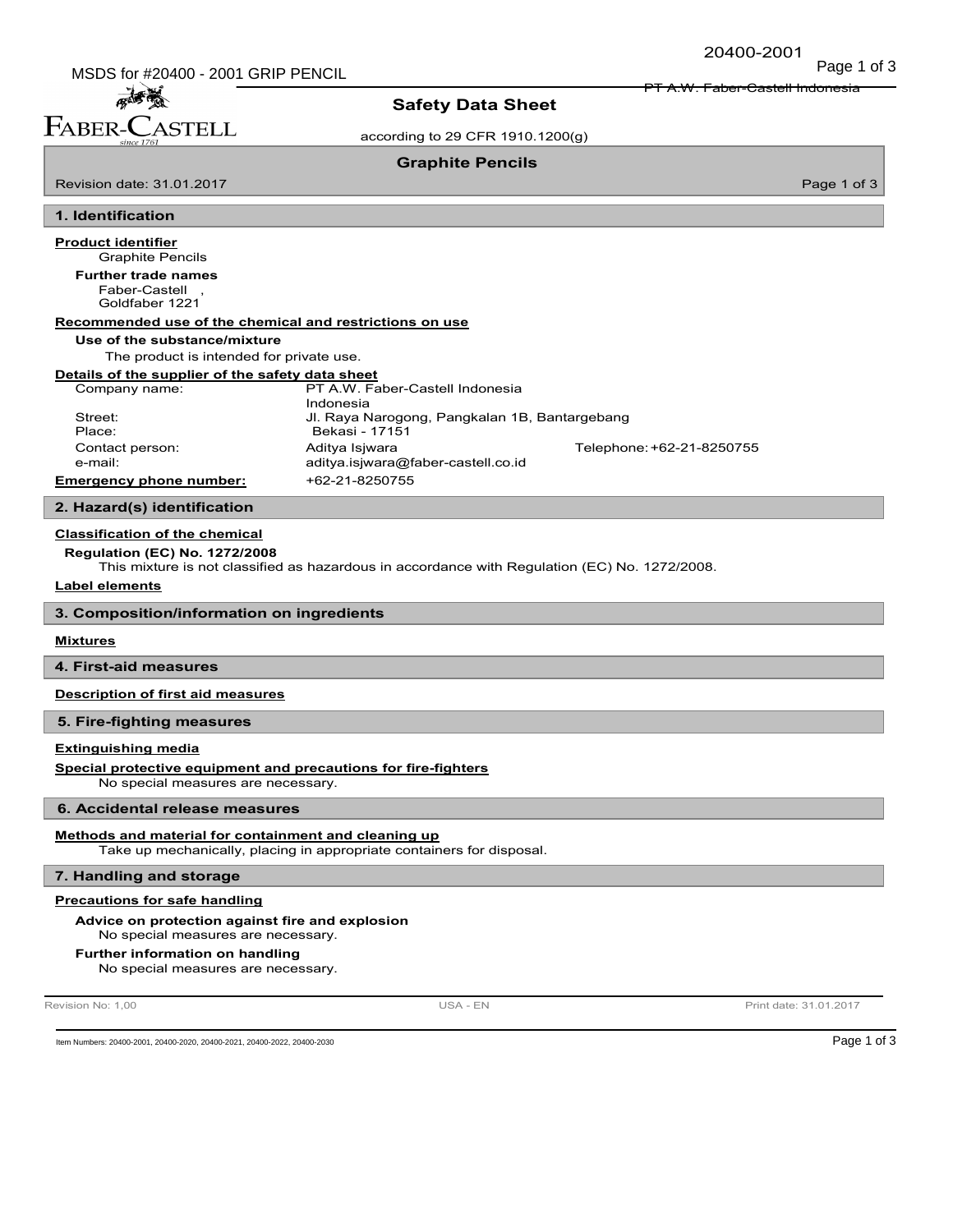| MSDS for #20400 - 2001 GRIP PENCIL                                    |                                                                       | Page 2 of 3                                |
|-----------------------------------------------------------------------|-----------------------------------------------------------------------|--------------------------------------------|
|                                                                       |                                                                       | <del>PT A.W. Faber-Castell Indonesia</del> |
| FABER-CASTELL                                                         | <b>Safety Data Sheet</b>                                              |                                            |
|                                                                       | according to 29 CFR 1910.1200(g)                                      |                                            |
|                                                                       | <b>Graphite Pencils</b>                                               |                                            |
| Revision date: 20.01.2017                                             | Product code: 1607_US                                                 | Page 2 of 3                                |
| Conditions for safe storage, including any incompatibilities          |                                                                       |                                            |
| Requirements for storage rooms and vessels                            |                                                                       |                                            |
| No special measures are necessary.                                    |                                                                       |                                            |
| Advice on storage compatibility<br>No special measures are necessary. |                                                                       |                                            |
| Further information on storage conditions                             |                                                                       |                                            |
| No special measures are necessary.                                    |                                                                       |                                            |
| 8. Exposure controls/personal protection                              |                                                                       |                                            |
| <b>Control parameters</b>                                             |                                                                       |                                            |
| <b>Exposure controls</b>                                              |                                                                       |                                            |
| 9. Physical and chemical properties                                   |                                                                       |                                            |
| Information on basic physical and chemical properties                 |                                                                       |                                            |
| Physical state:                                                       |                                                                       |                                            |
| Color:                                                                | black                                                                 | <b>Test method</b>                         |
| Changes in the physical state                                         |                                                                       |                                            |
| Solvent content:                                                      |                                                                       | 0%                                         |
| <b>Other information</b>                                              |                                                                       |                                            |
| Solid content:                                                        |                                                                       | 100%                                       |
|                                                                       |                                                                       |                                            |
| 10. Stability and reactivity                                          |                                                                       |                                            |
| <b>Chemical stability</b>                                             |                                                                       |                                            |
| Stability:<br><b>Possibility of hazardous reactions</b>               | Stable                                                                |                                            |
| Hazardous reactions:                                                  | Will not occur                                                        |                                            |
| 11. Toxicological information                                         |                                                                       |                                            |
|                                                                       |                                                                       |                                            |
| Information on toxicological effects<br><b>Acute toxicity</b>         |                                                                       |                                            |
| No data available                                                     |                                                                       |                                            |
| 12. Ecological information                                            |                                                                       |                                            |
|                                                                       |                                                                       |                                            |
| 13. Disposal considerations                                           |                                                                       |                                            |
| <b>Waste treatment methods</b>                                        |                                                                       |                                            |
| 14. Transport information                                             |                                                                       |                                            |
| <b>US DOT 49 CFR 172.101</b>                                          |                                                                       |                                            |
| <b>UN/ID number:</b>                                                  | <b>UN 0000</b>                                                        |                                            |
| Proper shipping name:<br><b>Marine transport (IMDG)</b>               | Not a hazardous material with respect to these transport regulations. |                                            |
|                                                                       |                                                                       |                                            |
| Revision No: 1,00                                                     | USA - EN                                                              | Print date: 31.01.2017                     |

Item Numbers: 20400-2001, 20400-2020, 20400-2021, 20400-2022, 20400-2030